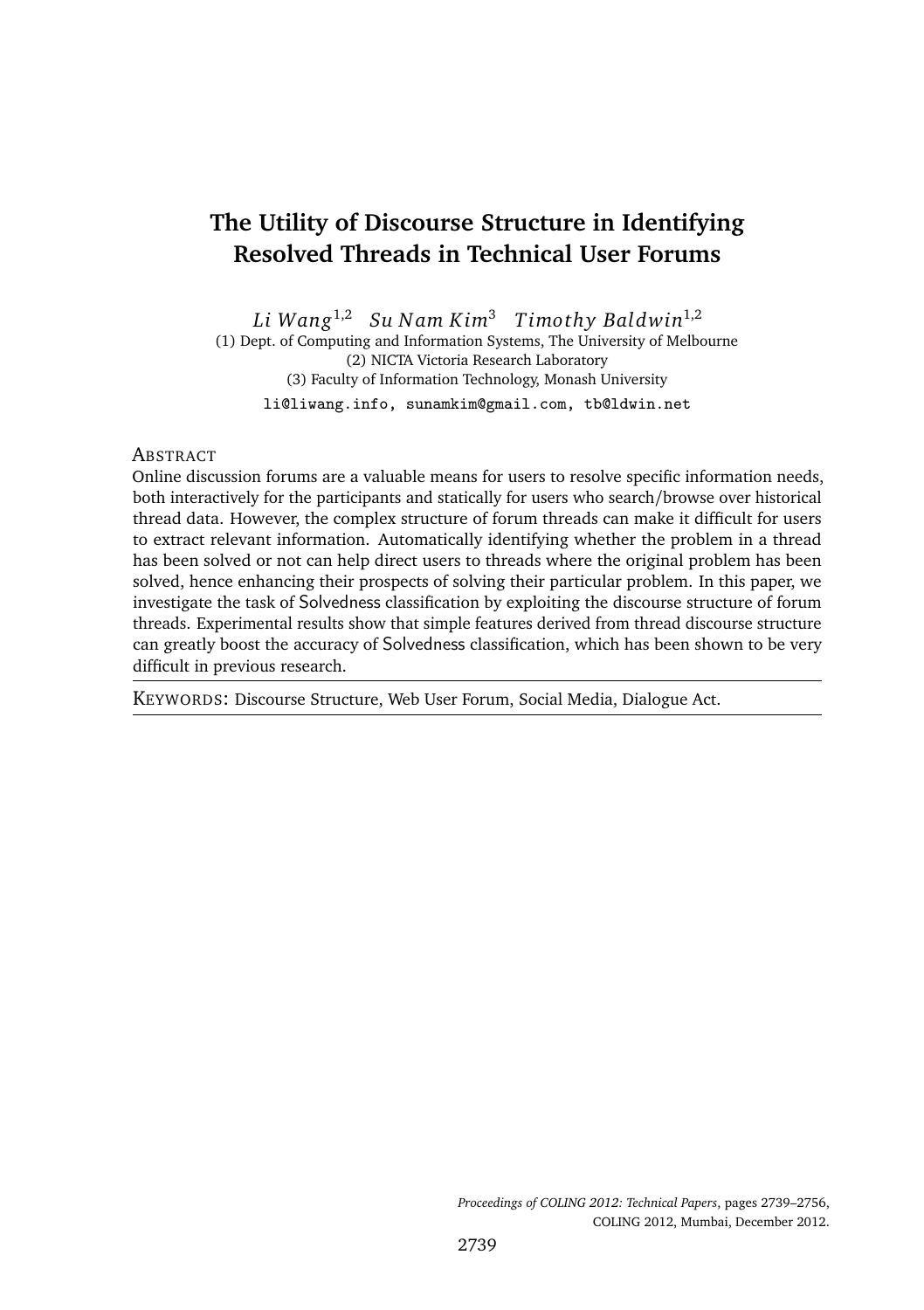# **1 Introduction**

Web user forums (or simply "forums") are online platforms for people to discuss information and obtain information via a text-based threaded discourse, generally in a pre-determined domain (e.g. IT support or DSLR cameras). With the advent of Web 2.0, there has been an explosion of web authorship in this area, and forums are now widely used in various areas such as customer support, community development, interactive reporting and online eduction. In addition to providing the means to interactively participate in discussions or obtain/provide answers to questions, the vast volumes of data contained in forums make them a valuable resource for "support sharing", i.e. looking over records of past user interactions to potentially find an immediately applicable solution to a current problem. On the one hand, more and more answers to questions over a wide range of domains are becoming available on forums; on the other hand, it is becoming harder and harder to extract and access relevant information due to the sheer scale and diversity of the data.

In the domain of troubleshooting-oriented forums, one potential way to enhance information access and support sharing is to automatically identify threads where the original information need has been resolved. By filtering out threads which do not contain a valid answer, we can focus the attention of users on threads which have a greater chance of containing the required solution. Baldwin et al. (2007) explore this task of Solvedness classification, and find that it is an extremely difficult problem. Figure 1 shows an example thread, made up of 5 posts from 3 distinct participants, from the ILIAD (Improved Linux Information Access by Data Mining) dataset of Baldwin et al. (2007). In this thread, Post1 and Post3 are both from the thread's initiator UserA. Post1 asks a question, and Post3 asks for more information about an answer provided by UserB in Post2. In response to Post3, UserB adds more information to his/her original answer, and Post5 provides another independent answer. In threads like this, it is important to identify whether the problem is solved or not, and also where solution(s) are likely to be found.

This research proposes to use information derived from thread discourse structure (Kim et al., 2010b; Wang et al., 2011) to help predict Solvedness of threads, without validating the answers provided in the threads. The discourse structure of the thread is modelled as a rooted Directed Acyclic Graph (DAG), and each post in the thread is represented as a node in this DAG. The reply-to relations between posts are then denoted as direct edges (Links) between nodes in the DAG, and the type of a reply-to relation is defined as Dialogue Act (DA). The Link between two connected posts (i.e. having a reply-to relation) is represented as the distance between the two posts in their chronological ordering. In the annotated version of the example ILIAD thread, as is shown in Figure 1, UserA initiates the thread with a question (Dialogue Act  $=$ Question-question: (Kim et al., 2010b)) in the first post, by asking a question. In response, UserB provides an answer (Dialogue Act  $=$  Answer-answer). Then, UserA confirms more details about the answer provided (Dialogue Act  $=$  Answer-confirmation). UserB responds to UserA to add more information about his/her previous answer (Dialogue Act  $=$  Answer-add). Finally, UserC proposes an independent answer again to the original question (Dialogue Act  $=$ Answer-answer).

Specifically, we explore features extracted from the thread discourse structure which can be used to help classify the Solvedness of threads. We experiment with both gold-standard and automatically predicted discourse structure, and find that thread discourse structure (which in no way evaluates the correctness of each post) can, indeed, boost thread classification accuracy,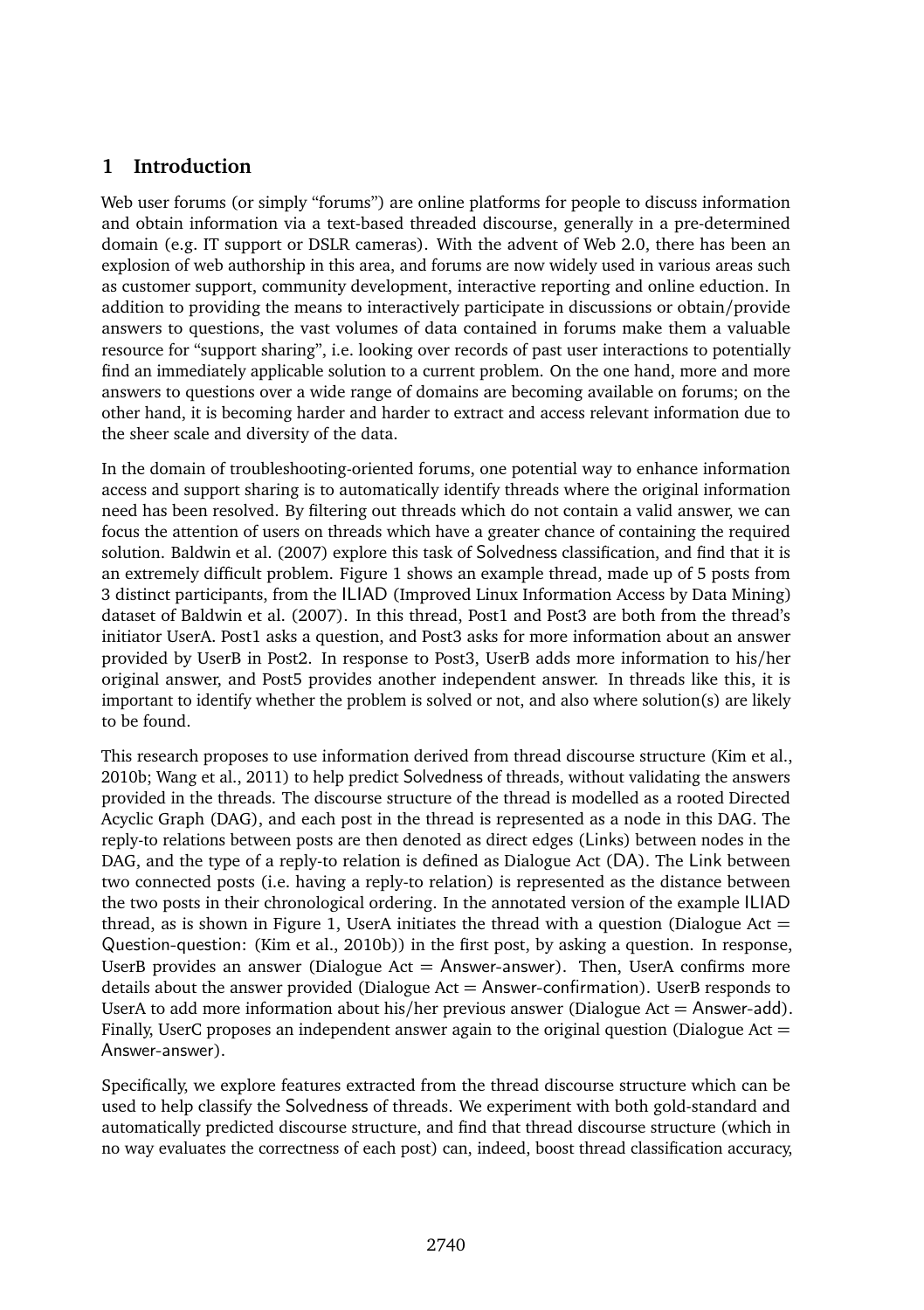

Figure 1: A snippeted ILIAD thread with annotated discourse structure.

achieving state-of-the-art results over the task. We also investigate the correlation between thread discourse structure prediction F-score and thread Solvedness classification accuracy, and demonstrate a positive correlation. Finally, we show that focusing on improving the F-score over certain dialogue acts is able to boost Solvedness classification.

# **2 Related Work**

As far as we are aware, there is very little NLP work that is specifically targeted at the threadlevel analysis of web user forum data. The most closely-related work is that performed by Baldwin et al. (2007), on which this work is directly based. Baldwin et al. (2007) focused on three specific characteristics detected from forum threads, namely *Task orientation* (i.e. whether a thread focuses on solving a problem), *Completeness* (i.e. whether the initial post provides enough information of the problem) and *Solvedness* (i.e. whether the problem is solved). Three classification tasks were identified base on these three characteristics, and experiments were carried out using a range of classification and regression methods. Baldwin et al. (2007) explored not only bag-of-words features, but also another 18 lexical and contextual features from distinct partitions of the thread, namely *initial posts*, *first response post*, *all responses posts* and *final post from the initiator*. 250 threads with various topics from a Linux-related forum and mailing list were annotated for use in the experiments in the paper. While the experimental results illustrated the difficulties in performing the three tasks automatically, the experiments also implied that their approach could be employed to rank threads based on their characteristics.

Research on thread discourse structure analysis and classification over user forums has gained in momentum in recent years. Fortuna et al. (2007) defined 5 post-level dialogue acts to describe the levels of agreement (i.e. agreement, disagreement, insult) and identify questions and answers (i.e. question and answer) in forum posts. Xi et al. (2004) defined 5 prevalent types of post-level dialogue acts in forum threads. This set of dialogue acts was then adapted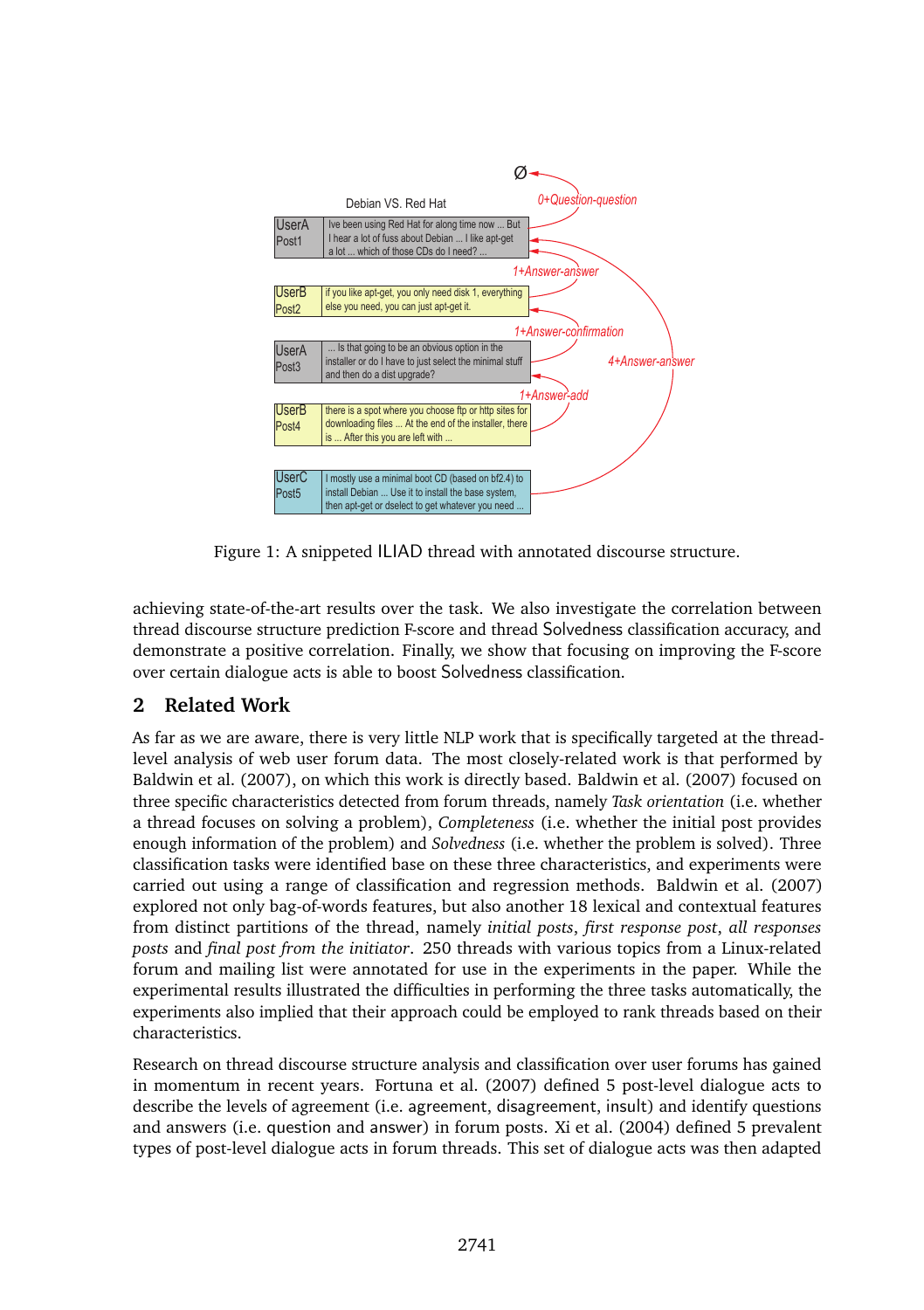and extended by Kim et al. (2010b) to describe possible types of posts in troubleshootingoriented online forums. Specifically, Kim et al. (2010b) devised a post-level dialogue act set and annotated a set of threads taken from  $\mathsf{CNET.}^1$  In this work, they proposed a set of novel features, which they applied to the separate tasks of post link classification and dialogue act classification. They later applied the same basic methodology to dialogue act classification over one-on-one live chat data with provided message dependencies (Kim et al., 2010a), demonstrating the generalisability of the original method. In both cases, however, they tackled only a single task, either link classification (optionally given dialogue act tags) or dialogue act classification, but never the two together.

Wang et al. (2011) delved into the task of thread discourse structure parsing further. They used the same features as Kim et al. (2010b), but different parsing approaches. Specifically, Wang et al. (2011) approached thread discourse structure parsing as a joint link and dialogue act classification task, by using CRFSGD (Bottou, 2011) and MaltParser (Nivre et al., 2007). They also demonstrated that the methods they use for thread discourse structure parsing are able to perform equally well over partial threads as complete threads, by experimenting with "in situ" classification of evolving threads.

There is also research focusing on particular types of dialogue acts, such as question–answer pairs in emails (Shrestha and McKeown, 2004) and forum threads (Cong et al., 2008), question– context–answer in forum threads (Cong et al., 2008; Ding et al., 2008; Cao et al., 2009), initiation–response pairs (e.g. question–answer, assessment–agreement, and blame–denial) in forum threads (Wang and Rosé, 2010), as well as request and commitment in emails (Lampert et al., 2007, 2008a,b, 2010).

Thread discourse structure can be used to facilitate different tasks in web user forums. For example, threading information has been shown to enhance retrieval effectiveness for post-level retrieval (Xi et al., 2004; Seo et al., 2009), thread-level retrieval (Seo et al., 2009; Elsas and Carbonell, 2009), sentence-level shallow information extraction (Sondhi et al., 2010), and near-duplicate thread detection (Muthmann et al., 2009). Moreover Wang and Rosé (2010) demonstrated that initiation–response pairs (e.g. question–answer, assessment–agreement, and blame–denial) from online forums have the potential to enhance thread summarisation and automatically generate knowledge bases for Community Question Answering (cQA) services such as Yahoo! Answers. Furthermore, Kim et al. (2006) showed that dialogue acts can be used to classify student online discussions in web-enhanced courses. Specifically, they use dialogue acts to identify discussion threads that may have unanswered questions and need the attention of an instructor.

These previous research efforts suggest that the thread structural representation used in Wang et al. (2011), which includes both linking structure and the dialogue act associated with each link, could potentially provide even greater leverage in these tasks. We specifically target the thread-level task of Solvedness classification as it is conceptually the most difficult of the three classification tasks proposed by Baldwin et al. (2007), and intuitively, it is the task which stands to gain the most from discourse parsing.

 $1$ http://www.csse.unimelb.edu.au/research/lt/resources/conll2010-thread/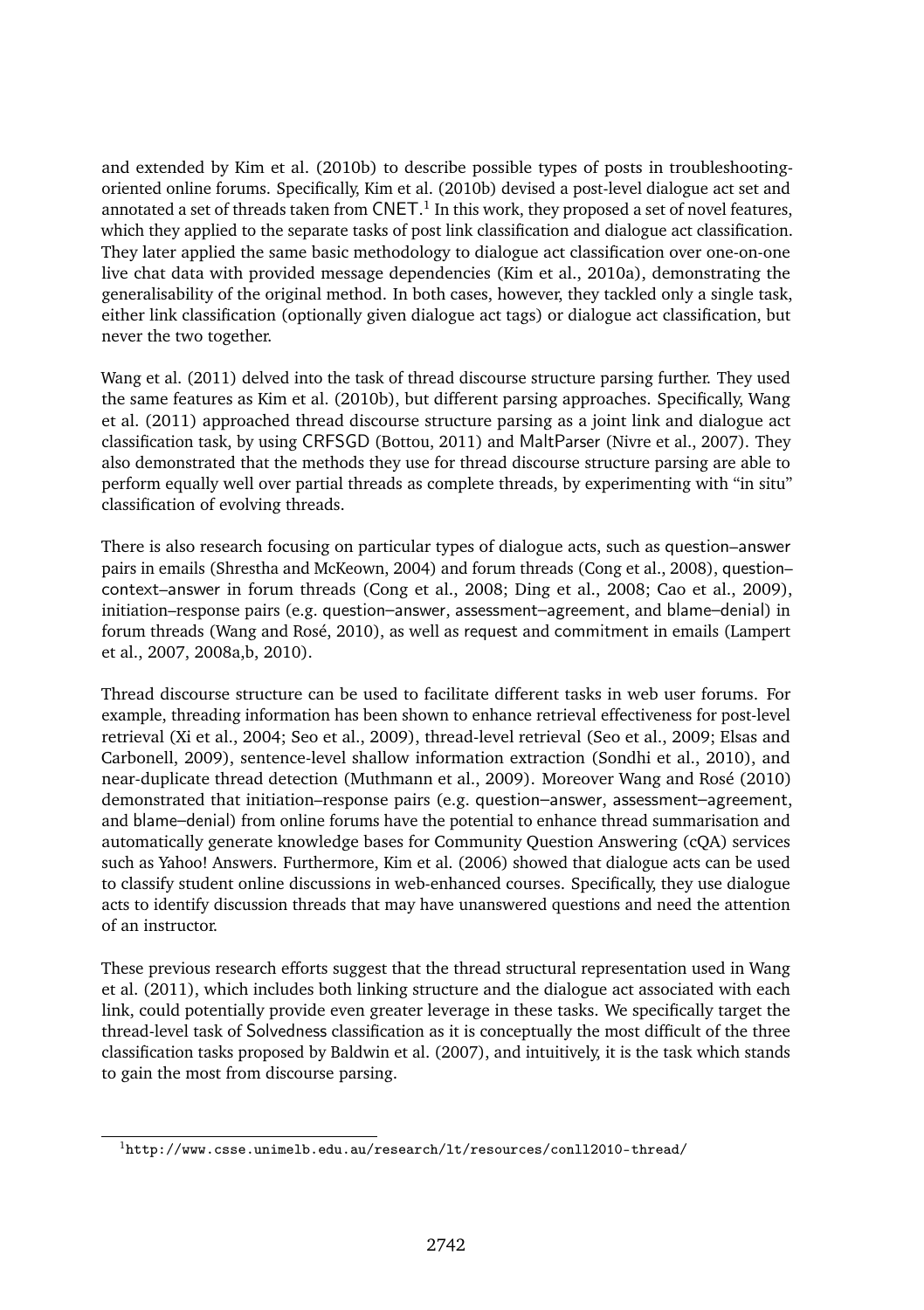# **3 Data Description**

We use ILIAD (Improved Linux Information Access by Data Mining) data set created by Baldwin et al. (2007), which contains threads crawled from Linuxquestions<sup>2</sup> and Debian mailing lists.<sup>3</sup> The ILIAD dataset is made up of 250 threads, which are annotated with three Boolean threadlevel labels, namely *Task Orientation*, *Completeness* and *Solvedness*. This paper only explores the classification task of Solvedness, which addresses the question of "is there a documented solution to the original problem described by the thread initiator in the thread (including the possibility of URLs pointing off to solutions elsewhere on that same forum or generally on the web)?" A detailed description of the other tasks and the dataset is presented in Baldwin et al. (2007).

To explore the task of using discourse structure to predict the Solvedness of a thread, we annotated the ILIAD threads for discourse structure based on the dialogue act set proposed by Kim et al. (2010b). The dialogue act set is made up of 5 super-categories: Question, Answer, Resolution, Reproduction and Other. The Question category contains 4 sub-classes: question, add, confirmation and correction. Similarly, the Answer category contains 5 sub-classes: answer, add, confirmation, correction and objection. For example, the label Question-add signifies the Question superclass and add subclass, i.e. addition of extra information to a question. For full details of the original dialogue act tagset, see Kim et al. (2010b).

The original dialogue act set was developed primarily over troubleshooting-oriented threads (i.e. the CNET dataset described in Section 2), however there are non-troubleshooting threads present in the ILIAD dataset (hence the *Task Orientation* thread classification task is addressed in Baldwin et al. (2007)). After manual analysis of the ILIAD data, we identified that the dialogue act tagset was largely transferable in its original state, but needed the addition of the information sub-class to the Question super-category (i.e. Question-information). Questioninformation is used on posts in threads which are not troubleshooting-oriented and only provide information (e.g. on developer mailing lists to report on a bug fix). We also relaxed the definition of Resolution slightly to accommodate non-troubleshooting threads. For example, in one thread the initiator requests an update to a wiki page, and this update is confirmed later by a non-initiator. In this case, this non-initiator's post is labelled as Resolution. In the original definition, Resolution can only be used on posts from the initiator of the thread.

The modified dialogue acts (DAs) used to annotate the ILIAD dataset for discourse structure are described in Table 1. The annotation was performed by two annotators. The main annotator annotated all 250 threads (containing 1158 posts), and the secondary annotator independently annotated 26 randomly-selected threads (containing 113 posts) for quality assurance purposes. During annotation, annotators first annotate the Links between posts in a thread, and then identify the type of each link (DA). The *κ* values for agreement between the two annotators are 0.64 for combined Link and DA tagging, 0.79 for just the Links and 0.68 for just the DAs.

While both the ILIAD and CNET datasets are mainly troubleshooting-oriented and technical, they come from different domains. Therefore, we expect the DA and Link distributions of them to be different. However, to our surprise, the distributions of both DAs and Links in the two datasets are remarkably similar, supporting the suggestion that the DA label set has cross-domain applicability.

<sup>2</sup>http://www.linuxquestions.org

<sup>3</sup>http://lists.debian.org/completeindex.html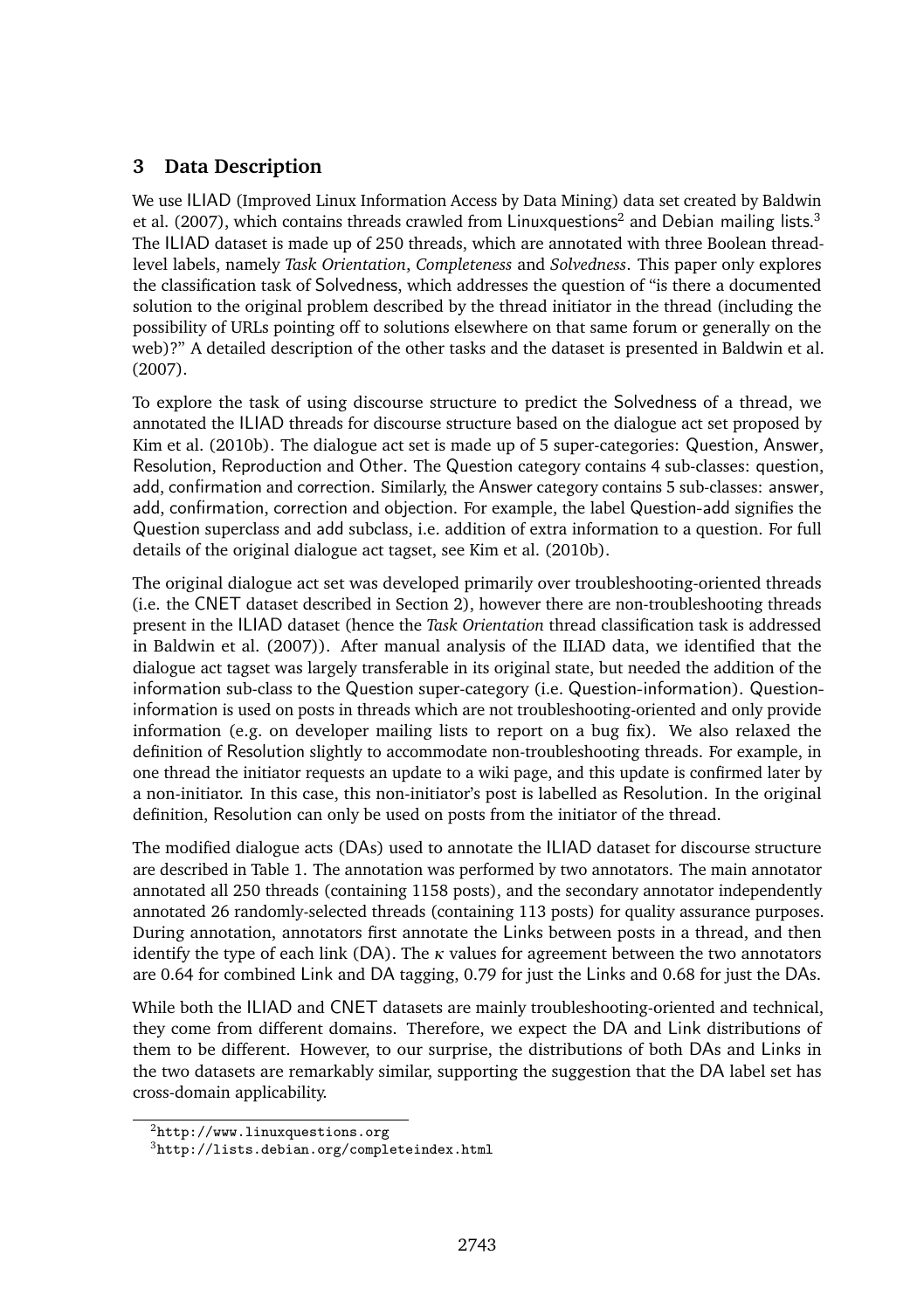| Super-category | Sub-class    | Description                                               |
|----------------|--------------|-----------------------------------------------------------|
| Question       | question     | the post contains a new and independent question.         |
|                | add          | the post provides additional information or asks a        |
|                |              | follow-up question, regarding a previous question.        |
|                | confirmation | the post confirms details or errors in a question.        |
|                | correction   | the post corrects errors in a question.                   |
|                | information* | the post is in a non-troubleshooting thread, and only     |
|                |              | provides information.                                     |
| Answer         | answer       | the post proposes an answer to a question.                |
|                | add          | the post provides additional information to an answer.    |
|                | confirmation | the post confirms details or errors in an answer.         |
|                | correction   | the post corrects errors in an answer.                    |
|                | objection    | the post objects to an answer.                            |
| Resolution     |              | a user confirms that an answer works.*                    |
| Reproduction   |              | a non-initiator asks a similar question, or confirms that |
|                |              | an answer should work.                                    |
| Other          |              | the post does not belong to any of the above classes.     |

Table 1: The Dialogue Act (DA) set used for annotating ILIAD dataset. ("\*" signifies a difference over the original DA proposed by Kim et al. (2010b))

Regarding the Solvedness label for ILIAD dataset, the original thread-level annotations were done by three annotators are on a five-point scale, with 1 indicating high confidence in Solvedness for a given thread and 5 indicating low confidence (Baldwin et al., 2007). These annotations were aggregated by taking the simple mean across the three annotators and discretising into binary classes, with 2.5 as the breakpoint. Out of the 250 threads in the ILIAD dataset, 28 threads had a score of 2.5 and were discarded in the original paper. In the interests of comparability with the original research, we experiment over this reduced dataset (denoted  $ILIAD<sub>222</sub>$ , but question the theoretical soundness of removing these threads from the dataset, so additionally experiment with the full dataset (denoted ILIAD).

# **4 Discourse Structure Parsing for Thread** Solvedness **Classification**

Baldwin et al. (2007) showed that the task of automatic Solvedness classification on  $ILIAD_{222}$ is extremely hard. This is because the annotation was often based on expert knowledge of Linux, and a great deal of information not explicitly mentioned in the thread. Take the thread in Figure 1 for example: although two independent answers are provided in Post2 and Post5, it is almost impossible to identify whether there is a correct solution unless the whole thread is understood at a technical level.

Although predicting Solvedness is challenging, we believe that the use of thread discourse structure should assist in the task. As a first step, we need to do thread discourse structure parsing, which includes predicting both the linkings (Links) between posts and the type (DA) of each link.

Discourse structure parsing, as discussed in Wang et al. (2011), can be addressed in several ways. If a structured classification approach, such as Conditional Random Fields (CRFs: Lafferty et al. (2001)), is used, we can either classify the Link and DA separately and compose them afterwards (denoted as Composition), or we can classify the combined Link and DA (e.g. treat 0+Question-question as a single label) directly (denoted as Combine). Another approach is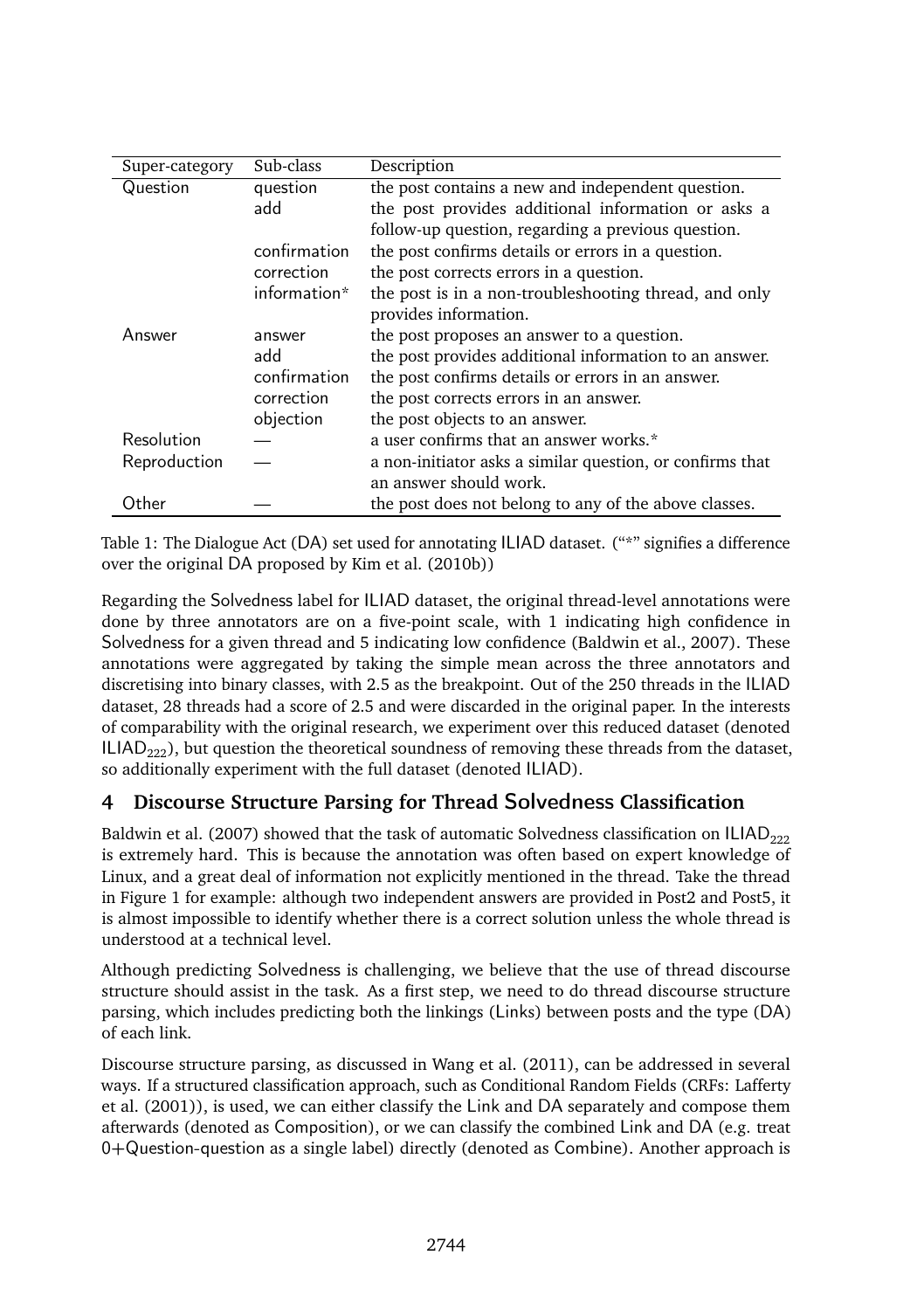| <b>Feature Category</b> | Feature Name    | Description                                         |
|-------------------------|-----------------|-----------------------------------------------------|
| DA-only                 | LastPostDA      | The DA of the last post in the thread.              |
|                         | LastNonInitDA   | The DA of the last post from a non-initiator in     |
|                         |                 | the thread.                                         |
|                         | HasResolution   | Whether the thread contains a Resolution post.      |
| LinkDA-based            | LastPairDA      | The DA pair for the deepest post pair in the        |
|                         |                 | thread tree. In the case of ties, the pair contain- |
|                         |                 | ing the latest post is chosen.                      |
|                         | LastSubthreadDA | The sequence of DAs in the longest subthread        |
|                         |                 | in the thread tree. In case of ties, the sequence   |
|                         |                 | containing the latest post is chosen.               |

|  | Table 2: Thread discourse structure features used for Solvedness classification. |
|--|----------------------------------------------------------------------------------|
|--|----------------------------------------------------------------------------------|

to treat discourse structure parsing as a dependency parsing problem. Dependency parsing (Kübler et al., 2009) is the task of automatically predicting the dependency structure of a token sequence, in the form of binary asymmetric dependency relations with dependency types. The joint classification task of Link and DA is a natural fit for dependency parsing, in that the task is intrinsically one of inferring labelled dependencies between posts.

For discourse structure parsing, all experiments were carried out based on 10-fold crossvalidation, stratifying at the thread level to ensure that all posts from a given thread occur in a single fold. The results are evaluated using post-level micro-averaged F-score ( $\beta = 1$ ). All three discourse structure parsing methods were tested in our experiments, by using CRFSGD (Bottou, 2011) and MaltParser (Nivre et al., 2007). As for features, we experimented with all the features proposed by Wang et al. (2011), including Initiator, Position, TitSim, PostSim, Punct and UserProf, as well as many of our own features. We found that using CRFSGD with a simple Initiator (i.e. whether a post's author is the initiator of the thread) feature and the Combine approach achieves the highest Link and DA joint (LinkDA) classification F-score of 0.626. This is significantly better<sup>4</sup> than a strong heuristic baseline which classifies all first posts as 0+Question-question and all subsequent posts as 1+Answer-answer, which achieves a joint classification F-score of 0.420.

We also explored the possibility of domain adaptation, by using threads from the CNET dataset of Kim et al. (2010b) to augment the ILIAD thread discourse structure parsing. However, we were unable to achieve any significant improvements.

When using the thread discourse structure (i.e. Link and DA) for Solvedness prediction, one natural question is "could we simply use Resolution to identify solved thread?" While Resolution is a clear identifier of solved threads with 100% precision, only 8% of the threads contain Resolution posts, and yet 80.4% of the threads are labelled as solved. Therefore, by only using Resolution, a classifier could not do better than a majority class baseline. Instead, we propose to use a combination of discourse structure features to address the Solvedness classification problem. Table 2 displays all the discourse structure features<sup>5</sup> used in this paper, which can be grouped into two categories: (1) those based on only the DAs (DA-only); and (2) those based

 $4$ All statistical significance results in the paper are based on randomised estimation (Yeh, 2000), at a significance level of *p <* 0.05.

<sup>5</sup>We have experimented with many "discourse structure" features and non-"discourse structure" features, and these are particularly useful and interesting.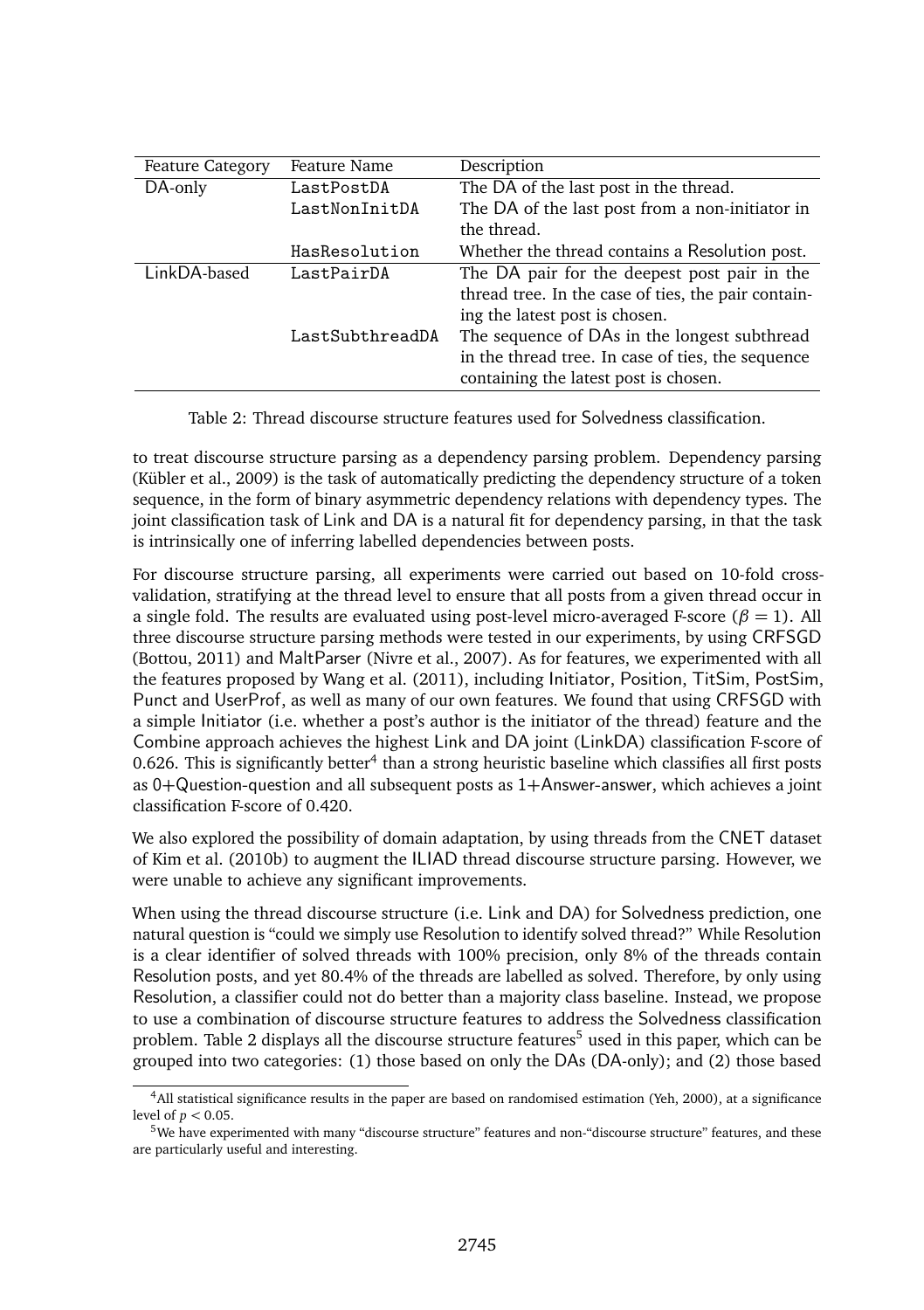

Figure 2: Examples of a pair and a subthread in a thread.

on Link and DA (LinkDA-based). When using the Link information, we rely on the notions of "pairing" and "subthreading". A pair is defined to be the combination of a post with the parent post it links to (noting that a given post can participate as child in multiple "pairs" as it can link to multiple posts), and a subthread contains all posts in a given path from a leaf node to the root node following the link structure. Figure 2 shows an example of each, based on the sample thread from Figure 1. As the LastPostDA is Answer-answer from Post5 (the final post), the LastNonInitDA for the thread is Answer-answer, HasResolution is 0 (as there are no Resolution posts), LastPairDA is Answer-add/Answer-confirmation from the pairing of Post4 and Post3, and LastSubthreadDA is Answer-add/Answer-confirmation/Answeranswer/Question-question from the subthread Post4/Post3/Post2/Post1.

# **5** Solvedness **Classification**

Baldwin et al. (2007) experimented with various learners from three machine learning software packages, namely LIBSVM (Chang and Lin, 2011), TiMBL (Daelemans et al., 2010) and Weka (Hall et al., 2009), and found that LIBSVM performs superiorly on the Solvedness classification task. Therefore, LIBSVM is used for Solvedness classification in this research.

In our initial experiments, we experimented with different kernel functions for LIBSVM, including linear, polynomial, radial basis function (RBF) and sigmoid kernels, and found the linear kernel to outperform other kernels. Therefore, LIBSVM with linear kernel is used throughout our experiments. We approach the Solvedness classification task by firstly following the procedure of Baldwin et al. (2007), where  $ILIAD_{222}$  is used. Subsequently, we carry out experiments over the full 250-thread ILIAD dataset. In both cases, various combinations of the features introduced in Section 4 are used. To generate these features, both the gold-standard LinkDAs and the automatically predicted ones are used.

All our Solvedness classification experiments were carried out based on stratified 10-fold crossvalidation. The results are evaluated using classification accuracy (*ACC*). As our baselines, we use a majority classifier (ZeroR), as well as the best Solvedness classifier provided by Baldwin et al. (2007) (ADCS). As mentioned earlier, randomised estimation (Yeh, 2000) (at a significance level of  $p < 0.05$ ) is used throughout the paper for statistical significance testing.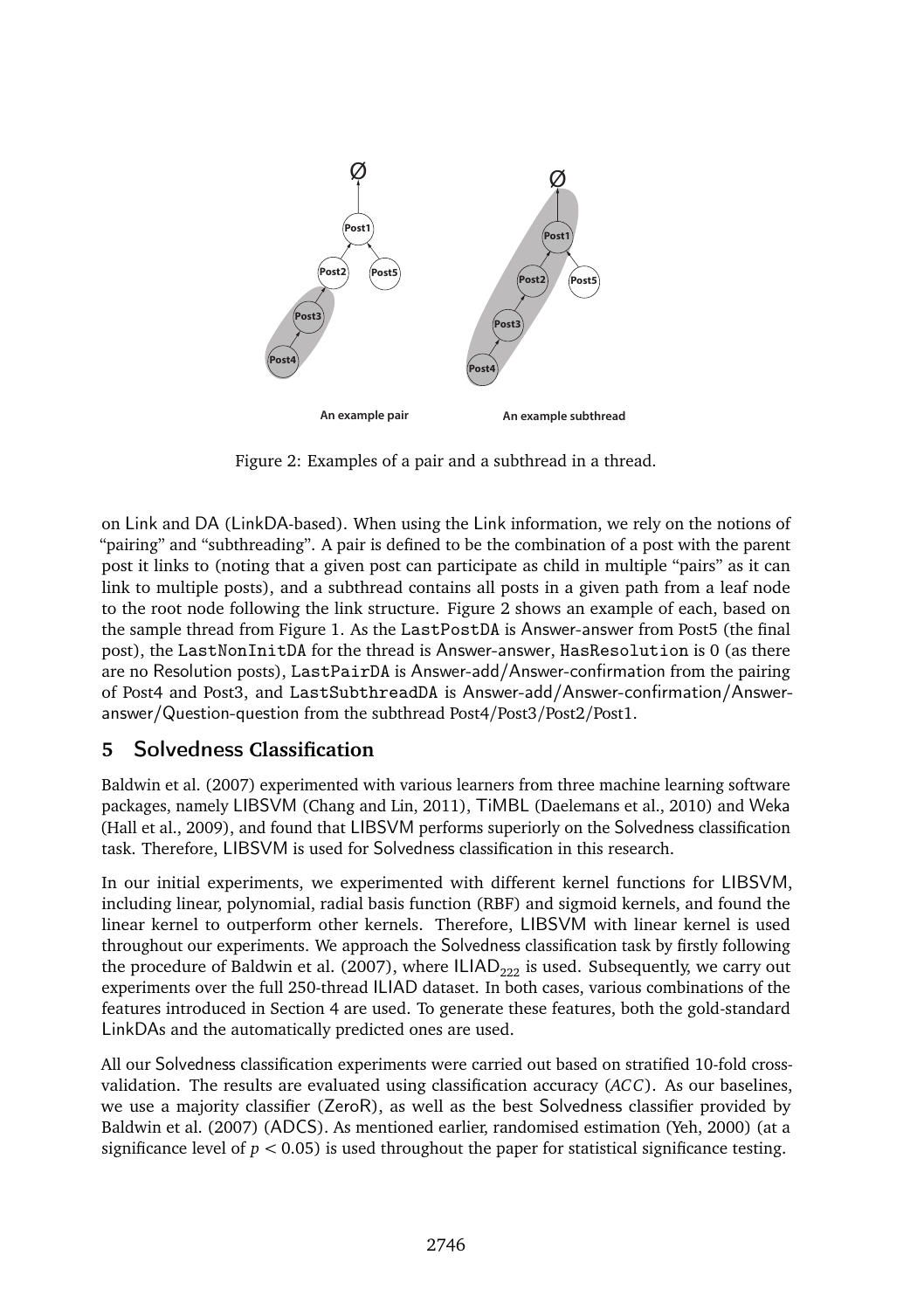| <b>Feature Category</b> | System/feature(s)            | $\overline{AC}C_{gold}$ | $\overline{AC}C_{auto}$ |
|-------------------------|------------------------------|-------------------------|-------------------------|
| Baseline                | ZeroR                        | .779                    |                         |
|                         | <b>ADCS</b>                  | .788                    |                         |
| DA-only                 | LastPostDA                   | $.833*$                 | .775                    |
|                         | LastNonInitDA                | .766                    | .792                    |
|                         | HasResolution                | .779                    | .779                    |
|                         | LastPostDA+LastNonInitDA     | $.834*$                 | .779                    |
|                         | LastPostDA+HasResolution     | $.883*$                 | .775                    |
|                         | LastNonInitDA +HasResolution | $.874*$                 | .792                    |
|                         | AllDAFeat                    | $.883*$                 | .779                    |
| LinkDA-based            | LastPairDA                   | $.851*$                 | .792                    |
|                         | LastSubthreadDA              | $.833*$                 | .779                    |
|                         | AllLinkDAFeat                | $.833*$                 | .792                    |
|                         | AllDAFeat +AllLinkDAFeat     | $.865*$                 | .792                    |

Table 3: Results over  $ILAD_{222}$ , using discourse structure features from the gold-standard and also the discourse parsing model ("<sup>∗</sup> " signifies a significantly better result than both baselines; the best result in each column is indicated in **boldface**).

# **5.1 Experiments over ILIAD**<sub>222</sub>

Table 3 presents the results from experiments over  $ILIAD<sub>222</sub>$ , using the thread discourse structure features generated from both the gold-standard (*ACCgold* ) LinkDAs, and automatically predicted ones (ACC<sub>auto</sub>). The automatically predicted discourse structure of the whole ILIAD<sub>222</sub> dataset is obtained by aggregating the discourse structure predictions from each fold of the 10-fold cross-validation experiments described in Section 4. The combination of all DA-only features (i.e. LastPostDA, LastNonInitDA and HasResolution) is denoted AllDAFeat, and the combination of all LinkDA-based features (i.e. LastPairDA and LastSubthreadDA) is denoted AllLinkDAFeat. Results which are significantly better than both baseline results are signified by "<sup>∗</sup> ", and the best result(s) in each column are presented in **boldface**.

Looking first at the *ACCgold* results in Table 3 we can see that, not surprisingly, HasResolution by itself does not have any effect on the prediction (see our comments in Section 4). Moreover, while LastPostDA leads to a significant improvement, LastNonInitDA does not have a significant effect. More interestingly, the combination of LastPostDA or LastNonInitDA with HasResolution leads to further improvements. This is because the classifiers trained on LastPostDA or LastNonInitDA are aggressive and misclassify many solved threads as unsolved, which HasResolution can correct.

The *ACCgold* column also shows both the potential and shortcomings of LinkDA-based features — i.e. while both LastPairDA and LastSubthreadDA lead to significantly better results in isolation, combining them does not lead to further improvements. Moreover, combining all the features (i.e. AllDAFeat +AllLinkDAFeat) leads to a drop in results compared to just using AllDAFeat. We hypothesise that there are a number of reasons for this. Firstly, the LastPairDA, LastSubthreadDA and DA-based features have dependencies between each other, in that they all draw on the same set of DAs. While they are closely related, the classifiers do not have any access into the internals of the features to leverage them, causing the learner to overfit the training data. Secondly, while LastPairDA and LastSubthreadDA lead to low results in isolation, this is almost certainly because of the sparse nature (LastPairDA and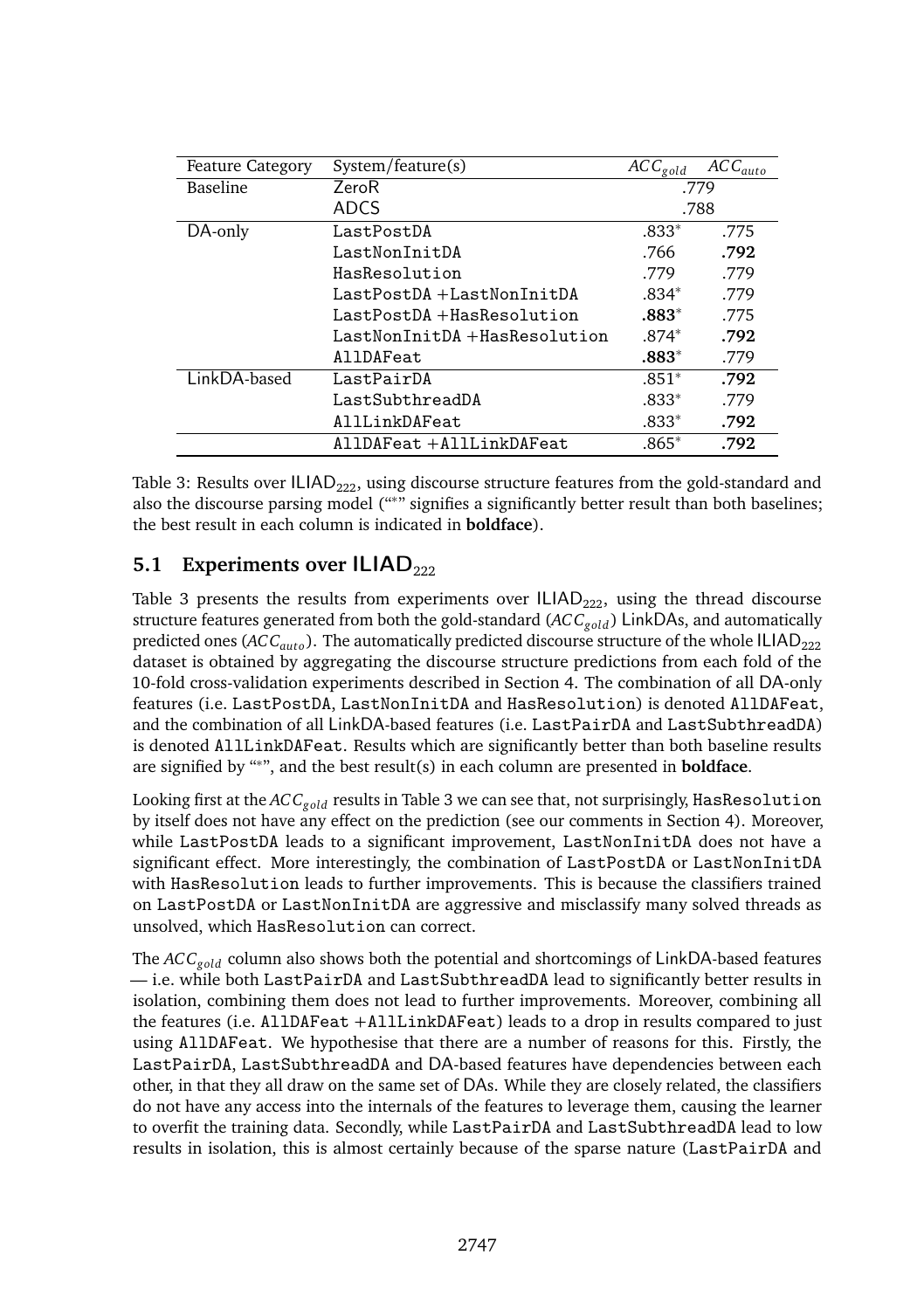| <b>Feature Category</b> | System/feature(s)            | $\overline{AC}C_{gold}$ | $\overline{AC}C_{auto}$ |
|-------------------------|------------------------------|-------------------------|-------------------------|
| Baseline                | ZeroR                        | .804                    |                         |
|                         | <b>ADCS</b>                  |                         | .804                    |
| DA-only                 | LastPostDA                   | .784                    | .780                    |
|                         | LastNonInitDA                | .792                    | .788                    |
|                         | HasResolution                | .804                    | .804                    |
|                         | LastPostDA+LastNonInitDA     | $.848*$                 | .776                    |
|                         | LastPostDA+HasResolution     | $.864*$                 | .780                    |
|                         | LastNonInitDA +HasResolution | $.872*$                 | .788                    |
|                         | AllDAFeat                    | $.884*$                 | .776                    |
| LinkDA-based            | LastPairDA                   | .832                    | .816                    |
|                         | LastSubthreadDA              | .832                    | .792                    |
|                         | AllLinkDAFeat                | .824                    | .792                    |
|                         | AllDAFeat +AllLinkDAFeat     | $.852*$                 | .792                    |

Table 4: Results over ILIAD, using discourse structure features from the gold-standard and also the discourse parsing model ("<sup>∗</sup> " signifies a significantly better result than both baselines; the best result in each column is indicated in **boldface**).

LastSubthreadDA have 72 and 135 distinct values, respectively), much moreso than the DA-based features. When combined with the other features, however, some of these features are found to have utility.

Looking next to the *ACC<sub>auto</sub>* results in Table 3, we can see that we surpass the two baselines, delivering on the promise of discourse parsing aiding in Solvedness classification. The results drop appreciably relative to those achieved with the gold-standard labels, and in fact the improvements over the baselines aren't statistically significant. This is perhaps not surprising, however, given than the F-score for discourse parsing was a modest 0.626, meaning that errors will propagate through to the thread-level classification.

While these results are certainly encouraging, and were worthwhile in terms of establishing the superiority of our method when discourse parsing features are used, we always had reservations about the  $ILIAD<sub>222</sub>$  dataset, due to the most contentious instances having been removed from the dataset. In introducing these instances back into the dataset and labelling them as solved, the task becomes both more realistic and more challenging, including the ZeroR baseline rising up further. In the next section, we reapply our methods to the ILIAD dataset.

# **5.2 Experiments over** ILIAD

We carry out the same experiments done in Section 5.1 over the whole ILIAD dataset, and present the results in Table 4. Again, the results which are significantly better than both baseline results are signified by "<sup>∗</sup> ", and the best result in each column is presented in **boldface**.

From Table 4 we can see a similar trend to that in Section 5.1, with our method improving over both baselines when we use either gold-standard or automatically-predicted features. However, there are some notable differences. Looking first at the *ACCgold* column, firstly, none of LastPostDA, LastNonInitDA and HasResolution led to any improvement in isolation. However, the combination of these three features led to results that are significantly better than the baselines, with AllDAFeat achieving the best result of 0.883. Secondly, neither LastPairDA nor LastSubthreadDA has a significant impact on results, and their combination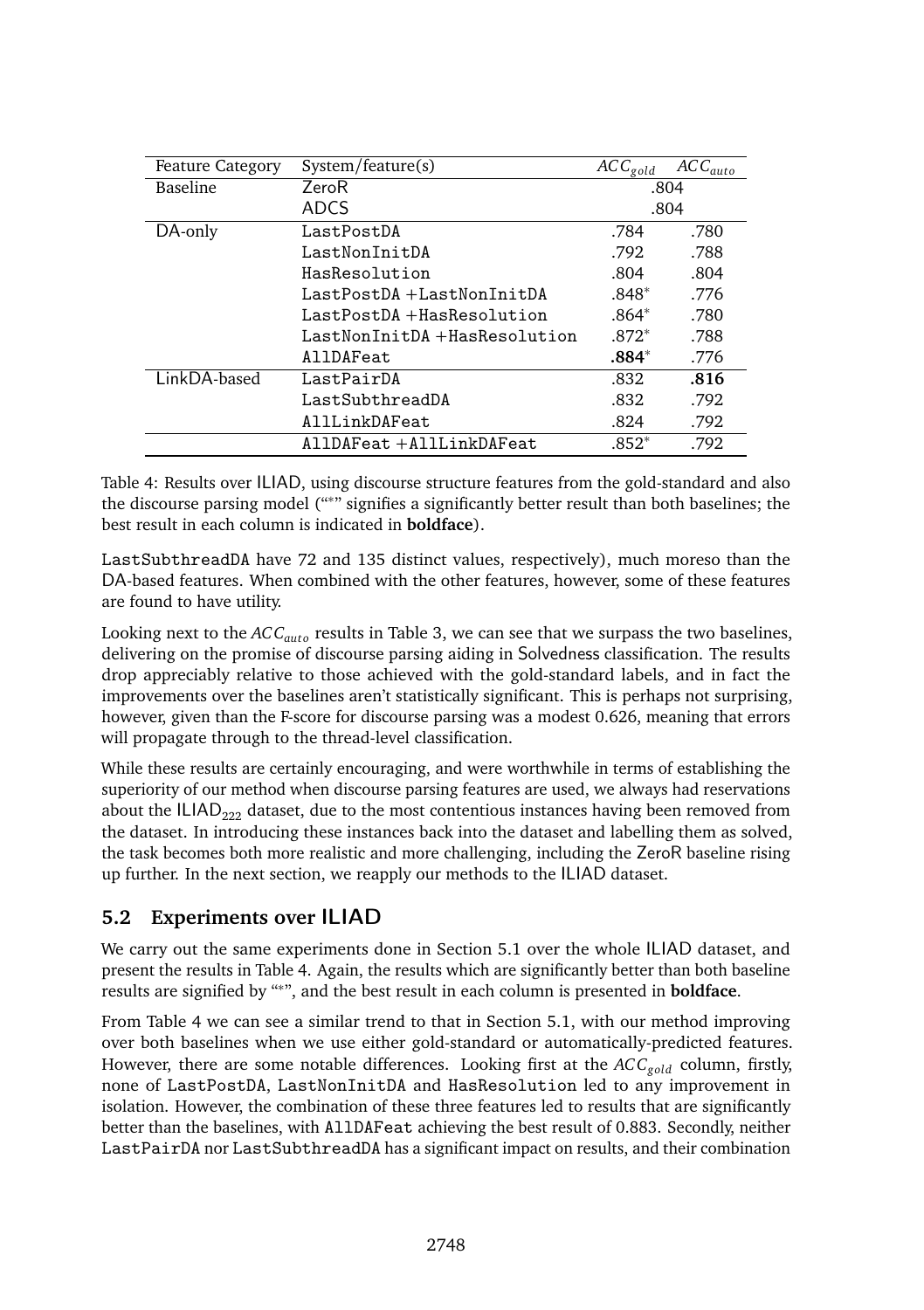| DA                          | LastPostDA | LastNonInitDA | HasResolution | AllDAFeat |
|-----------------------------|------------|---------------|---------------|-----------|
| Question-add                | 0.999      | 0.811         |               | 0.999     |
| Ouestion-confirmation       | 0.881      | 0.991         |               | 0.961     |
| <b>Ouestion-information</b> | 0.918      |               |               | 0.918     |
| Answer-answer               | 0.500      | 0.513         |               | 0.498     |
| Answer-add                  | 0.461      | 0.550         |               | 0.489     |
| Answer-confirmation         | 0.918      |               |               | 0.918     |
| Answer-objection            | 0.918      | 1.000         |               | 0.954     |
| Reproduction                | 1.000      | 1.000         |               | 1.000     |
| Resolution                  | 0.332      | 0.918         | 0.229         | 0.237     |
| Other                       | 0.971      | 0.934         |               | 0.952     |

Table 5: Entropy of each DA against the Solvedness class distribution for every DA-only feature and AllDAFeat features.

(i.e. AllLinkDAFeat) also does not outperform the baselines significantly. Looking next to *ACC<sub>auto</sub>*, we achieve the best results with LastPairDA once again, surpassing the baselines but not at a level of statistical significance. Overall, while it is clear that the Solvedness classification task becomes harder when we experiment with the full ILIAD dataset, we were able to reproduce the overall results from Section 5.1.

#### **6 Results Analysis and Simulation**

Examining the differences between the results for  $ACC_{gold}$  and  $ACC_{auto}$  in Section 5.1 and Section 5.2 leads us to suspect that if the F-score of the thread discourse parsing could be boosted, we would be able to achieve better Solvedness classification accuracy. Furthermore, because the most effective discourse structure features, i.e. LastPostDA, LastNonInitDA and HasResolution, only make use of a subset of the DAs, we anticipate that if we can improve the F-score over certain DAs, we will be able to significantly boost our Solvedness classification accuracy.

To test these hypotheses, firstly, we examine the entropy (presented in Table 5) of every DA against the Solvedness class distribution for each DA-only feature (i.e. LastPostDA, LastNonInitDA and HasResolution) and the combination of all DA-only features (i.e. AllDAFeat). From Table 5, we can see that Answer-answer, Answer-add and Resolution have relatively low entropy compared to the rest of the DAs. Therefore, it seems that these three DAs can contribute more in Solvedness classification.<sup>6</sup>

Secondly, we conducted simulation experiments to examine the potential relation between DA classification and Solvedness classification. The simulation starts with a seed DA classification result (SeedResults), based on CRFSGD and the Initiator feature. This seed DA classification achieves a F-score of 0.651, significantly better than a strong heuristic baseline (i.e. 0.515) which classifies all first posts as Question-question and all subsequent posts as Answer-answer. Then, an arbitrary higher goal (e.g. 0.8) is set and an artificial classification result (ArtificialResults) is created by randomly correcting errors in the output of the discourse parsing model. The corrections are made evenly across all DA labels, relative to the original error rates for each DA. Next, a simulator is used to predict the labels of each instance, by randomly selecting from the

 $6$ Note that this entropy analysis can only capture the association between a single DA and the Solvedness class, and we are not able to capture more subtle feature interactions.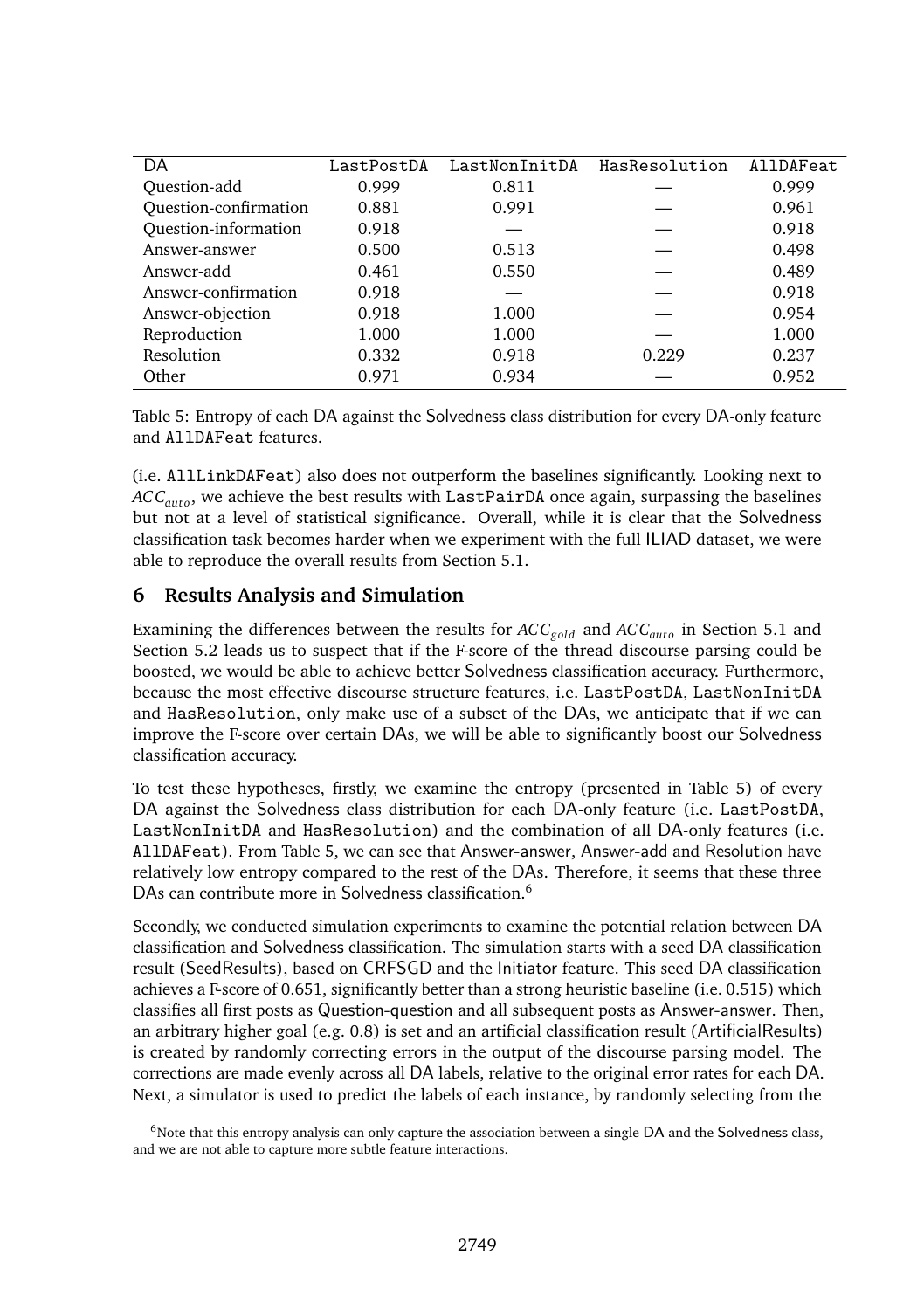

Figure 3: Simulation over all DAs (AllDA).

Figure 4: Simulation over automaticallygenerated DA groups (PositiveDA<sub>auto</sub> and OtherDA<sub>*auto*</sub>).

labels returned by SeedResults and ArtificialResults with equal chance. In order to generate enough simulated results, we pick 20 goal F-score figures between 0.651 and 1.0, and run the simulator 100 times for each of these figures. Finally, we use these 2000 simulated discourse structure predictions to classify Solvedness using AllDAFeat features, and plot each pair of discourse structure F-score and Solvedness accuracy in a scatter plot. We also try to fit a series of simple polynomial models of the form  $y = ax^n + b$  ( $n \in \{1, 2, 3, 4, 5\}$ )<sup>7</sup> to the plot. We find that the model for  $y = ax^5 + b$  provides the best fit with the data, although the differences in the range  $n \in \{2, 3, 4, 5\}$  are negligible. Figure 3 shows the graph, along with the curve of best fit for the function  $y = ax^5 + b$ .

From Figure 3 we can see that there is a clear correlation between the F-score of DA classification and the accuracy of Solvedness classification, and that the impact of DA classification on Solvedness classification is, in fact, accentuated for higher F-scores. Theoretically, therefore, by improving the DA classification F-score, the Solvedness classification accuracy will increase accordingly.

The entropy analysis showed that not all DAs have the same utility for the task of Solvedness classification — i.e. some DAs are more important (lower entropy) than others. We select the three DAs (i.e. Answer-answer, Answer-add and Resolution) with lowest entropy values from Table 5, because these DAs seem to be the most effective across the three feature types (i.e. LastPostDA, LastNonInitDA and HasResolution). Then, we carry out an analogous simulation over this set of automatically-selected DAs (PositiveDA<sub>auto</sub>). Additionally, we conducted a simulation over the 8 non-selected DAs (OtherDA<sub>auto</sub>).<sup>8</sup> Once again, a line of best fit for  $y = ax^5 + b$  is generated for the resulting simulations. The curves of best fit are shown in Figure 4, along with the original curve of best fit for all DAs (AllDA) from Figure 3.

 $7$ Choosing  $n > 5$  does not result in better fit with the data.

<sup>8</sup>Question-correction and Answer-correction are never used in annotating the discourse structure of ILIAD dataset.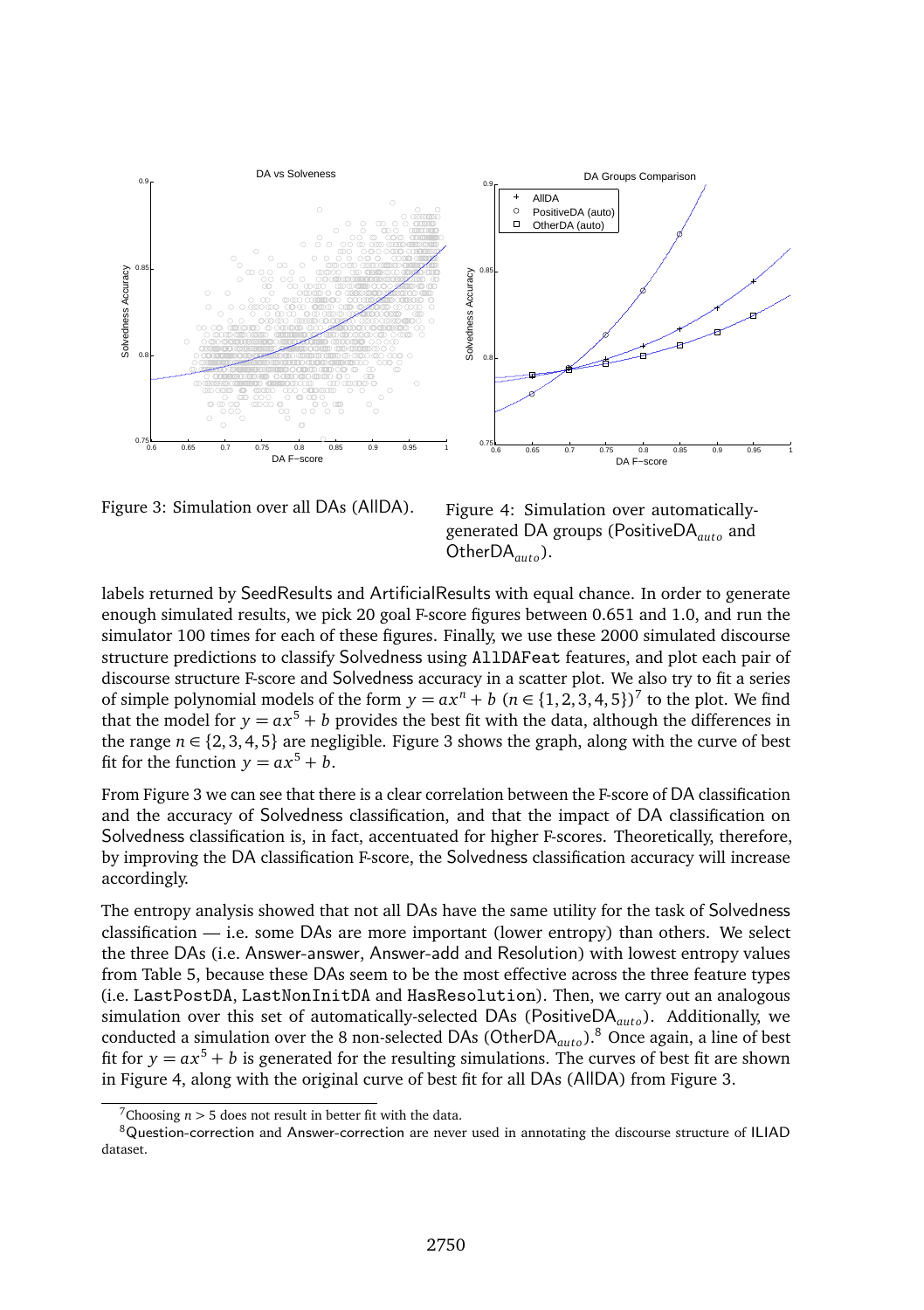| DA Group                              | DA                    | F-score |
|---------------------------------------|-----------------------|---------|
| $\overline{\text{PositiveDA}}_{auto}$ | Answer-answer         |         |
|                                       | Answer-add            | 0.641   |
|                                       | Resolution            | 0.514   |
| OtherDA                               | Question-question     | 0.992   |
|                                       | Question-add          | 0.678   |
|                                       | Ouestion-confirmation | Ω       |
|                                       | Ouestion-information  | O       |
|                                       | Answer-confirmation   | O       |
|                                       | Answer-objection      | O       |
|                                       | Reproduction          | Ω       |
|                                       | Other                 |         |

Table 6: Micro-averaged DA classification F-scores per DA over ILIAD



Figure 5: Simulation over manually-created DA groups (PositiveDA*manual* and OtherDA*manual* ).

From Figure 4 we can see that, as suspected, the PositiveDA<sub>auto</sub> group is much more important than the OtherDA<sub>*auto*</sub> group for Solvedness classification. Therefore, to improve Solvedness classification, we should focus our attention on improving the DA classification F-score for DAs such as Answer-answer, Answer-add and Resolution. Table 6 shows the micro-averaged F-scores of DA classification, calculated per DA. When we do a breakdown of the results for the discourse parsing model, we can see that there is definitely room for improvement with Answer-answer, Answer-add and Resolution. Moreover, Answer-answer and Answer-add are the most-frequent and third most-frequent DAs in the ILIAD dataset, respectively, appearing 354 and 147 times. Therefore, there appears to be considerable scope for improvement.

While the identification of the more important DAs can be done automatically as shown above, we also attempted to select them in a more ad hoc way, based on our understanding and analysis of the data set. Intuitively, if a thread's last post or the last post from a non-initiator is Question-confirmation, Question-information, Answer-confirmation or Answer-objection, this thread is more likely to be unresolved. At the same time, we can observe that the micro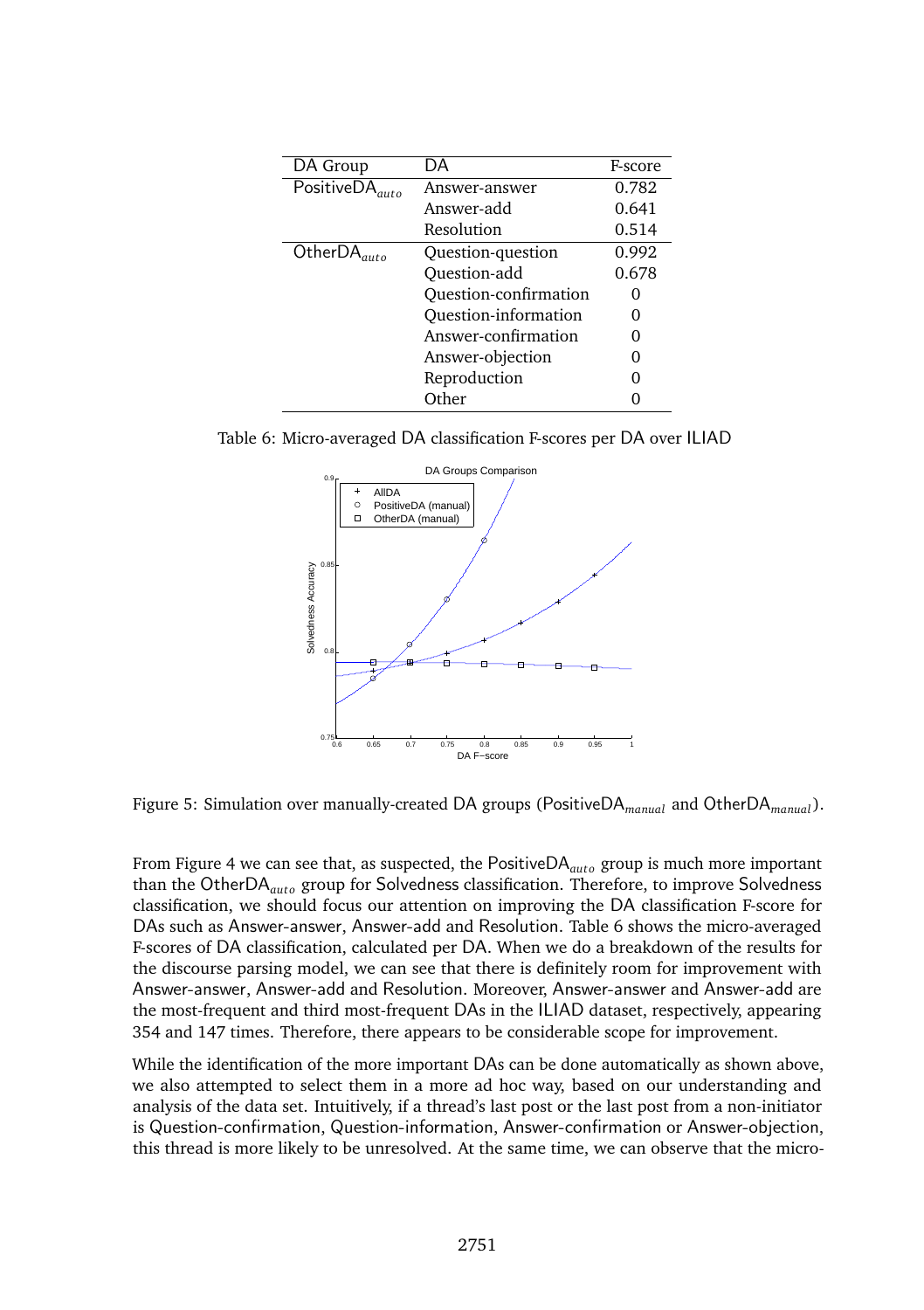average F-scores for all these DAs are 0, that is the model never predicts a post to be one of these DA types correctly. To explore the utility of these additional DAs, we conducted an additional simulation experiment including Question-confirmation, Question-information, Answer-confirmation, Answer-objection and Resolution in PositiveDA*manual*, and relegating the other 6 DAs to OtherDA*manual*. The results for these manually-created groupings are shown in Figure 5.

From Figure 5 we can see that the improvements in discourse parsing over the manually-chosen PositiveDA*manual* will lead to even greater improvements over Solvedness prediction than before, if only we can get the models to make predictions using them. Perhaps even more surprising is that our simulations predict that improvements over OtherDA*manual* stand to *degrade* Solvedness classification. These findings set the direction for future work on improving the F-score of the discourse parser.

#### **7 Conclusions and Future Work**

In this research, we explore the task of Solvedness classification, that is the automatic prediction of whether the information need on the part of the initiator of a thread has been resolved or not, by parsing thread discourse structure in the form of a rooted directed acyclic graph over posts, with edges labelled with dialogue acts. While Solvedness classification has been shown to be very difficult in previous research (Baldwin et al., 2007), we achieve significantly better results using gold-standard discourse structure. We are also able to attain improvements in Solvedness classification accuracy using automatically-predicted thread discourse structure, although not at a level of statistical significance. However, simulations suggest that as we improve the F-score of thread discourse structure parsing, the Solvedness classification accuracy will increase disproportionately. Additionally, we showed that a particular subset of DAs is crucial to Solvedness classification accuracy, and that if we can improve the F-score of our discourse structure predictions over these DAs, we stand to make large gains in Solvedness classification accuracy.

In future work, we plan to firstly investigate ways to improve the discourse parser F-score over the PositiveDA<sub>*auto*</sub> and PositiveDA<sub>*manual*</sub> sets of DAs. Moreover, we plan to delve further into feature engineering, looking at other means of capturing thread discourse structure. Additionally, although our preliminary experiments on using CNET annotated threads to help ILIAD discourse structure parsing were not positive, it would be interesting to investigate the effect of using CNET threads in predicting specific DAs for the ILIAD dataset.

# **Acknowledgements**

NICTA is funded by the Australian government as represented by Department of Broadband, Communication and Digital Economy, and the Australian Research Council through the ICT Centre of Excellence programme.

#### **References**

Baldwin, T., Martinez, D., and Penman, R. B. (2007). Automatic thread classification for Linux user forum information access. In *Proceedings of the 12th Australasian Document Computing Symposium (ADCS 2007)*, pages 72–79, Melbourne, Australia.

Bottou, L. (2011). CRFSGD software. http://leon.bottou.org/projects/sgd.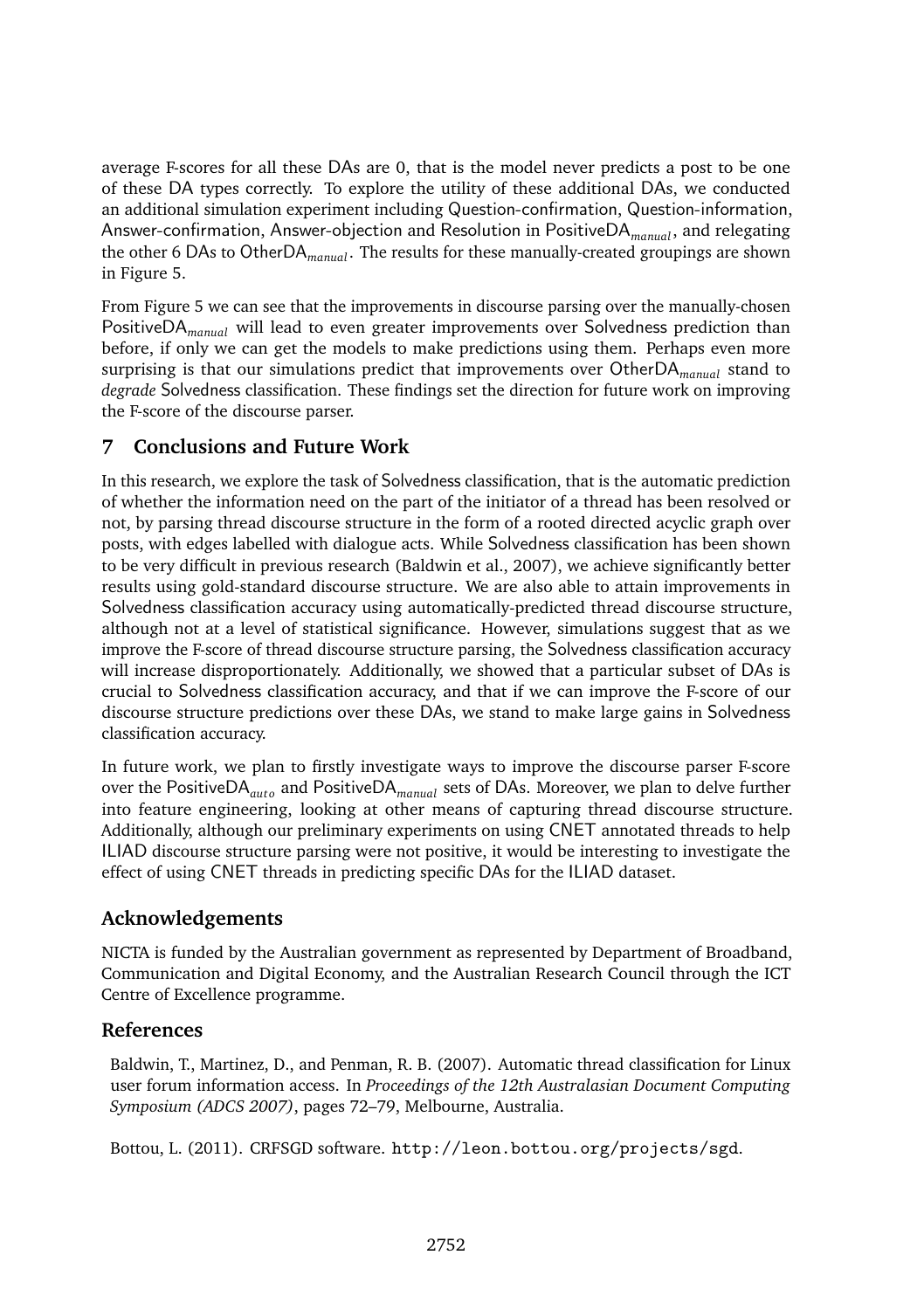Cao, X., Cong, G., Cui, B., Jensen, C. S., and Zhang, C. (2009). The use of categorization information in language models for question retrieval. In *Proceedings of the 18th ACM Conference on Information and Knowledge Management (CIKM 2009)*, pages 265–274, Hong Kong, China.

Chang, C.-C. and Lin, C.-J. (2011). LIBSVM: A library for support vector machines. *ACM Transactions on Intelligent Systems and Technology*, 2(3):27:1–27:27. Software available at http://www.csie.ntu.edu.tw/~cjlin/libsvm.

Cong, G., Wang, L., Lin, C.-Y., Song, Y.-I., and Sun, Y. (2008). Finding question-answer pairs from online forums. In *Proceedings of 31st International ACM-SIGIR Conference on Research and Development in Information Retrieval (SIGIR'08)*, pages 467–474, Singapore.

Daelemans, W., Zavrel, J., Van der Sloot, K., and Van den Bosch, A. (2010). TiMBL: Tilburg memory based learner, version 6.3, API guide. *ILK Research Group Technical Report Series*, 03(10). Software available at http://ilk.uvt.nl/timbl/.

Ding, S., Cong, G., Lin, C.-Y., and Zhu, X. (2008). Using conditional random fields to extract context and answers of questions from online forums. In *Proceedings of the 46th Annual Meeting of the ACL: HLT (ACL 2008)*, pages 710–718, Columbus, USA.

Elsas, J. L. and Carbonell, J. G. (2009). It pays to be picky: An evaluation of thread retrieval in online forums. In *Proceedings of 32nd International ACM-SIGIR Conference on Research and Development in Information Retrieval (SIGIR'09)*, pages 714–715, Boston, USA.

Fortuna, B., Rodrigues, E. M., and Milic-Frayling, N. (2007). Improving the classification of newsgroup messages through social network analysis. In *Proceedings of the 16th ACM Conference on Information and Knowledge Management (CIKM 2007)*, pages 877–880, Lisbon, Portugal.

Hall, M., Frank, E., Holmes, G., Pfahringer, B., Reutemann, P., and Witten, I. H. (2009). The WEKA data mining software: An update. *ACM SIGKDD Explorations Newsletter*, 11(1):10–18.

Kim, J., Chern, G., Feng, D., Shaw, E., and Hovy, E. (2006). Mining and assessing discussions on the web through speech act analysis. In *Proceedings of the ISWC'06 Workshop on Web Content Mining with Human Language Technologies*, Athens, USA.

Kim, S. N., Cavedon, L., and Baldwin, T. (2010a). Classifying dialogue acts in one-on-one live chats. In *Proceedings of the 2010 Conference on Empirical Methods in Natural Language Processing (EMNLP 2010)*, pages 862–871, Boston, USA.

Kim, S. N., Wang, L., and Baldwin, T. (2010b). Tagging and linking web forum posts. In *Proceedings of the 14th Conference on Computational Natural Language Learning (CoNLL-2010)*, pages 192–202, Uppsala, Sweden.

Kübler, S., McDonald, R., and Nivre, J. (2009). Dependency parsing. *Synthesis Lectures on Human Language Technologies*, 2(1):1–127.

Lafferty, J., McCallum, A., and Pereira, F. (2001). Conditional random fields: Probabilistic models for segmenting and labeling sequence data. In *Proceedings of the 18th International Conference on Machine Learning*, pages 282–289, Williamstown, USA.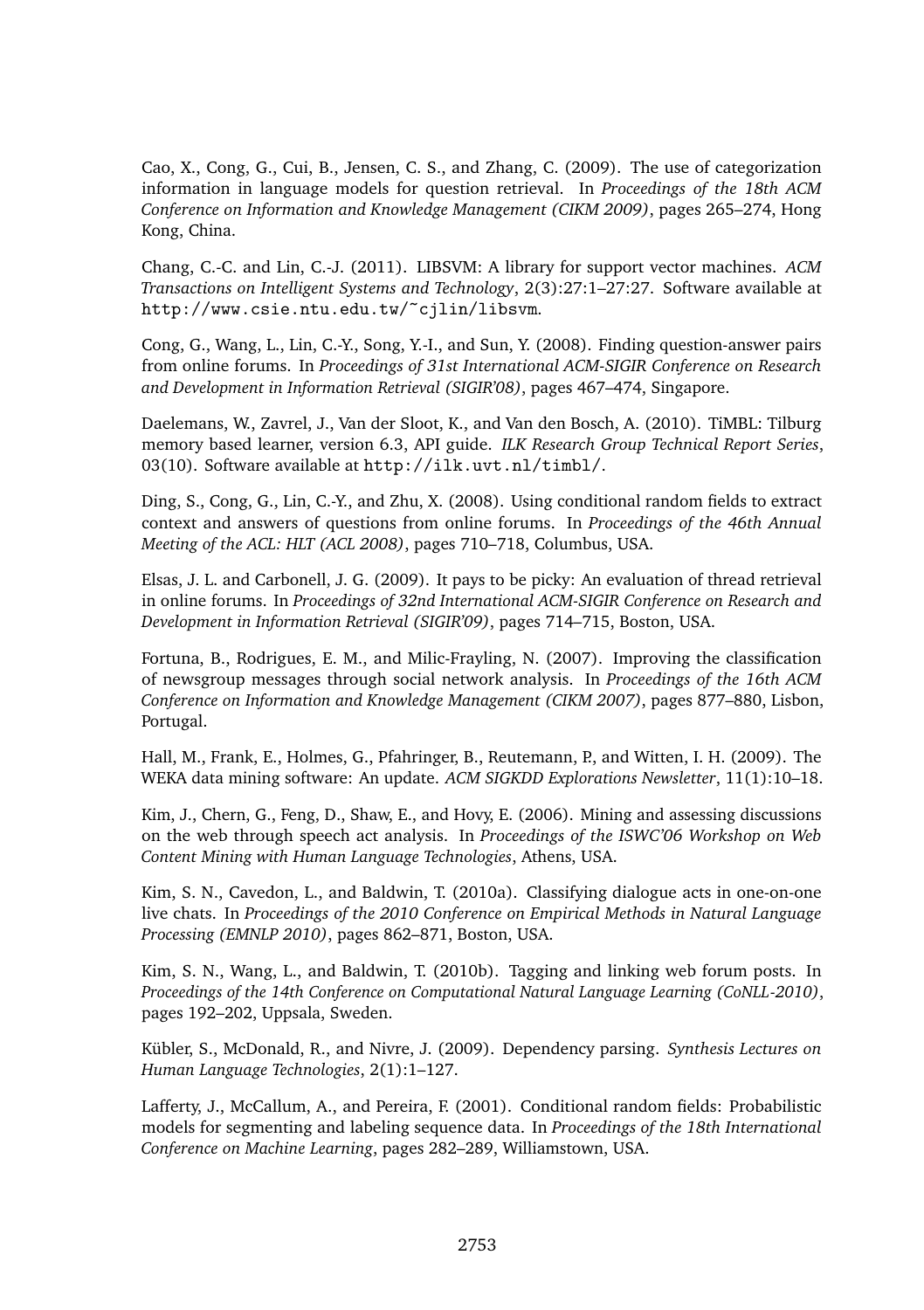Lampert, A., Dale, R., and Paris, C. (2008a). The nature of requests and commitments in email messages. In *Proceedings of the AAAI 2008 Workshop on Enhanced Messaging*, pages 42–47, Chicago, USA.

Lampert, A., Dale, R., and Paris, C. (2008b). Requests and commitments in email are more complex than you think: Eight reasons to be cautious. In *Proceedings of the Australasian Language Technology Association Workshop 2008 (ALTA 2008)*, pages 64–72, Hobart, Australia.

Lampert, A., Dale, R., and Paris, C. (2010). Detecting emails containing requests for action. In *Human Language Technologies: The 2010 Annual Conference of the North American Chapter of the Association for Computational Linguistics (NAACL HLT 2010)*, pages 984–992, Los Angeles, California.

Lampert, A., Paris, C., and Dale, R. (2007). Can requests-for-action and commitments-to-act be reliably identified in email messages? In *Proceedings of the Twelfth Australasian Document Computing Symposium (ADCS 2007)*, pages 48–55, Melbourne, Australia.

Muthmann, K., Barczyński, W. M., Brauer, F., and Löser, A. (2009). Near-duplicate detection for web-forums. In *Proceedings of the 2009 International Database Engineering & Applications Symposium (IDEAS 2009)*, pages 142–151, Cetraro, Italy.

Nivre, J., Hall, J., Nilsson, J., Chanev, A., Eryigit, G., Kübler, S., Marinov, S., and Marsi, E. (2007). MaltParser: A language-independent system for data-driven dependency parsing. *Natural Language Engineering*, 13(02):95–135.

Seo, J., Croft, W. B., and Smith, D. A. (2009). Online community search using thread structure. In *Proceedings of the 18th ACM Conference on Information and Knowledge Management (CIKM 2009)*, pages 1907–1910, Hong Kong, China.

Shrestha, L. and McKeown, K. (2004). Detection of question-answer pairs in email conversations. In *Proceedings of the 20th International Conference on Computational Linguistics (COLING 2004)*, pages 889–895, Geneva, Switzerland.

Sondhi, P., Gupta, M., Zhai, C., and Hockenmaier, J. (2010). Shallow information extraction from medical forum data. In *Proceedings of the 23rd International Conference on Computational Linguistics (COLING 2010), Posters Volume*, pages 1158–1166, Beijing, China.

Wang, L., Lui, M., Kim, S. N., Nivre, J., and Baldwin, T. (2011). Predicting thread discourse structure over technical web forums. In *Proceedings of the 2011 Conference on Empirical Methods in Natural Language Processing*, pages 13–25, Edinburgh, UK.

Wang, Y.-C. and Rosé, C. P. (2010). Making conversational structure explicit: identification of initiation-response pairs within online discussions. In *Human Language Technologies: The 2010 Annual Conference of the North American Chapter of the Association for Computational Linguistics (NAACL HLT 2010)*, pages 673–676.

Xi, W., Lind, J., and Brill, E. (2004). Learning effective ranking functions for newsgroup search. In *Proceedings of 27th International ACM-SIGIR Conference on Research and Development in Information Retrieval (SIGIR 2004)*, pages 394–401, Sheffield, UK.